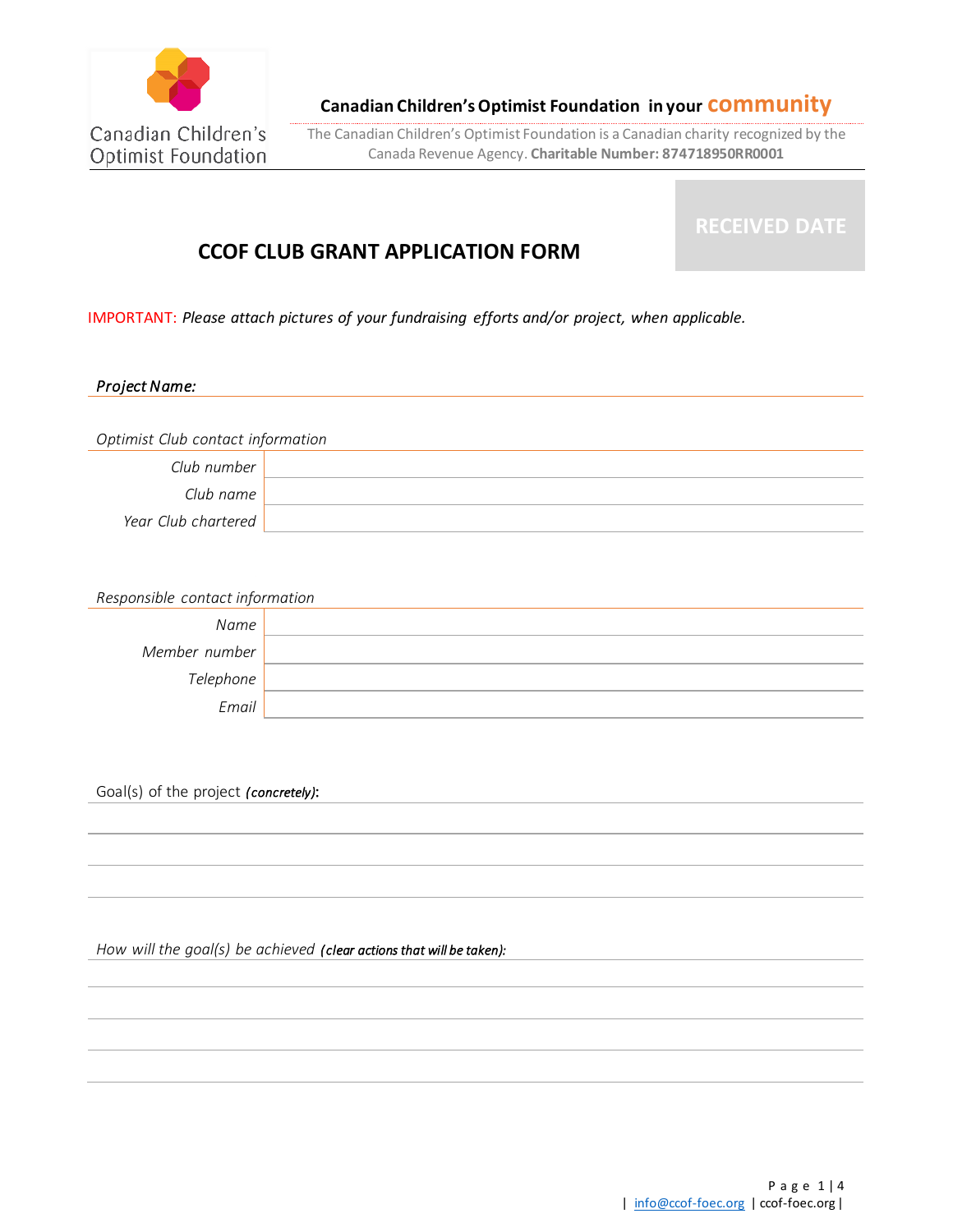

The Canadian Children's Optimist Foundation is a Canadian charity recognized by the Canada Revenue Agency. **Charitable Number: 874718950RR0001**

# *Project Parameters*

*Project Timeframe*

Start date End Date

*Where the project will be held? - Project Location*

| -        |  |
|----------|--|
| ا ب      |  |
| Province |  |

## *Who is it for? – Identify your beneficiaries*

| Age Group (Babies, Young Kids, Teen ) |  |
|---------------------------------------|--|
|                                       |  |
| Number of people (estimated)          |  |

## *Identify the participants – (Optimist members, Community members, Specialists, Associations, Non-profit organizations …)*

| i. Fundraising efforts                 |  |
|----------------------------------------|--|
|                                        |  |
| ii. Executing the project              |  |
|                                        |  |
|                                        |  |
| Number of persons estimated $(i + ii)$ |  |

*How much has your club already raised for the project?*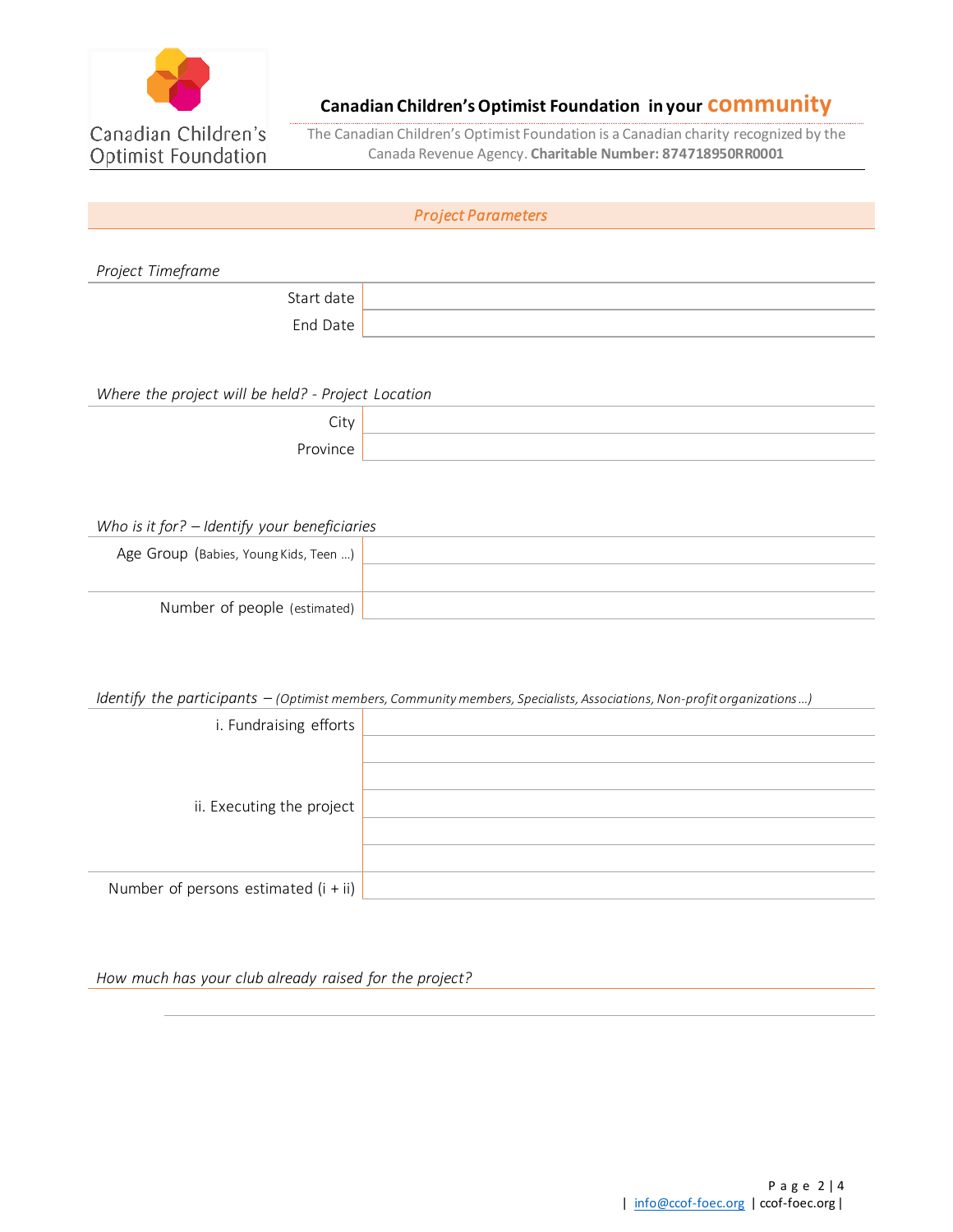

The Canadian Children's Optimist Foundation is a Canadian charity recognized by the Canada Revenue Agency. **Charitable Number: 874718950RR0001**

*Is it a recurring project of your club?* 

*If so, how many years has it been run?*

*Demonstrate the importance of your project in your neighborhood/local community/area (ideally with numbers)*:

*What indicator will be used to evaluate the impact of the project? (Ex: tickets sold, number of beneficiaries, given items ...)* 

*Quantify the impact of the grant itself (ex: buy 4 more bicycles, cover the printing fees …)*

*How will you recognize publicly the support of the Canadian Children's Optimist Foundation? . (List all relevant publicity or promotions)*

### *Glossary*

- *\* "Donation" is a voluntary transfer of cash without valuable consideration to the donor.*
- *\*\* "Sponsorship" means giving money in return for the chance to advertise or promote a product or service.*
- *\*\*\* "Gifts in kind", also known as non-cash gifts, are gifts of property. They cover items such as artwork, equipment, securities, and cultural and ecological property.*